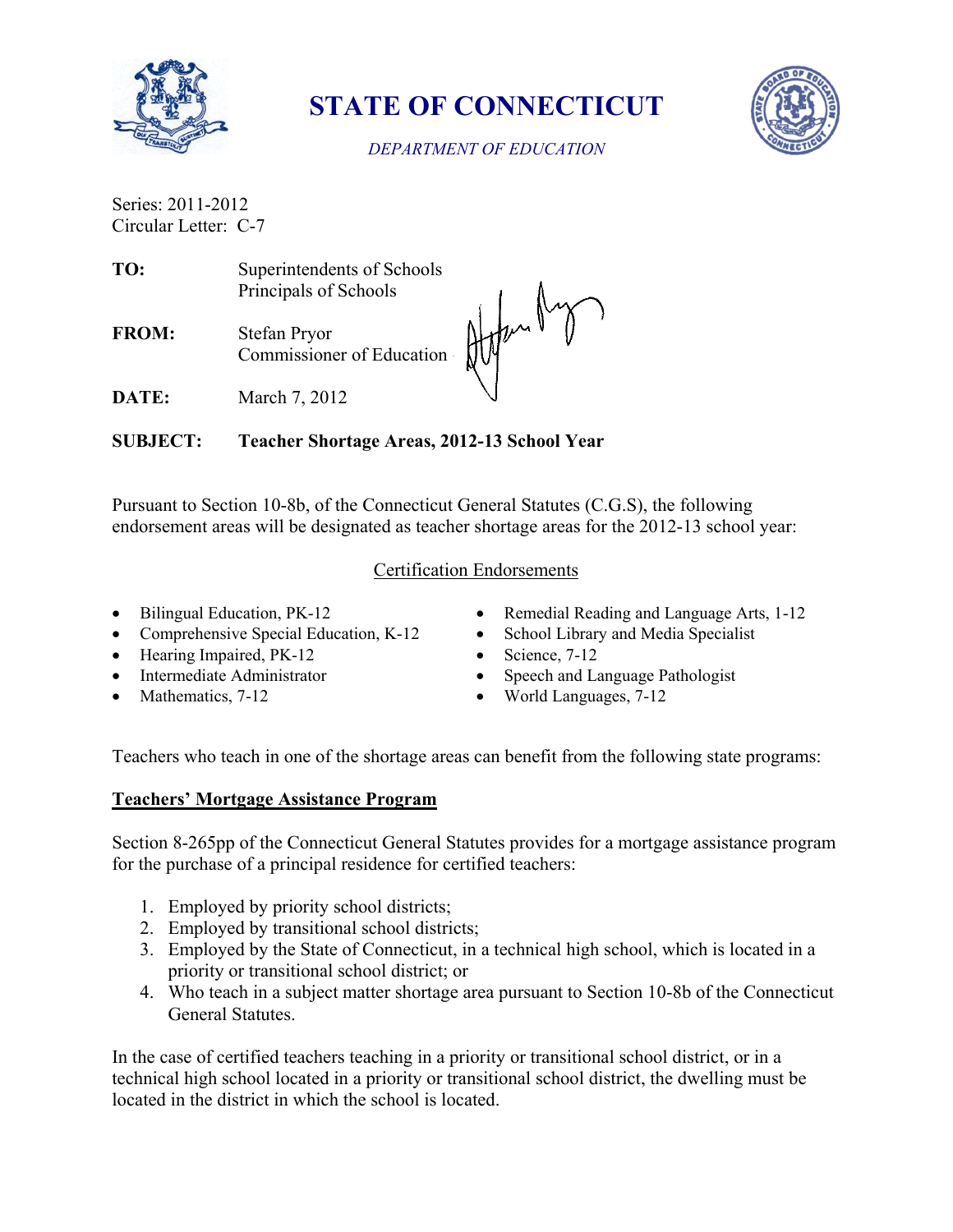Teacher Shortage Areas, 2012-13 School Year March 7, 2012 Page 2

This Teachers' Mortgage Assistance Program is an important incentive designed to alleviate shortage areas and to have educators live in the community in which they teach. The program is administered by the Connecticut Housing Finance Authority (CHFA) through its participating lenders.

All eligible teachers seeking a mortgage through this program will be required to have a Statement of Eligibility signed by the Superintendent of Schools in their district. Attached is the Statement of Eligibility that you may copy and distribute to eligible teachers. This signed Statement will be required by the mortgage lender for proof of eligibility.

**Any questions or concerns regarding the Teachers' Mortgage Assistance Program may be directed to the Single Family Underwriting Unit at CHFA at 860-571-3502.** 

## **Rehiring of Retired Teachers**

Retired teachers may be reemployed without being subject to the statutory earnings limit if they teach in a subject shortage area for the school year in which they are employed. The period of employment may last one full school year and may be extended for an additional year, subject to prior approval of the Teachers' Retirement Board. If you have questions about this program, please contact Darlene Perez at the Teachers' Retirement Board at 860-241-8402.

Questions concerning the designation of teacher shortage areas may be directed to Michael Sabados either via e-mail at [michael.sabados@ct.gov](mailto:michael.sabados@ct.gov) or by phone at 860-713-6856.

#### **Federal Shortage Area Programs**

Teachers holding certifications in the state-identified certification endorsement shortage areas may be eligible for:

- Targeted teacher deferment for borrowers under the Family Federal Education Loan (FFEL) and Federal Supplemental Loans for Students (SLS) programs (34 CFR  $682.210(q)$ ;
- Cancellation of up to 100 percent of their debt under the Federal Perkins Loan Program for full-time teaching in fields of expertise (34 CFR 674.53(c));
- Reduction of the teaching obligation for scholars under the Paul Douglas Teacher Scholarship Program (34 CFR 653.50(a)); and
- Enabling grant recipients under the Teacher Education Assistance for College and Higher Education (TEACH) Grant Program to fulfill their teaching obligations (34 CFR 686).

Please refer Federal Stafford/SLS and Federal Perkins Loan borrowers who have general questions concerning their loan(s), including the teacher shortage area deferment, to the Federal Student Aid Hotline at 1-800-4FED-AID, and refer Douglas Scholars to the state agency that awarded the scholarship.